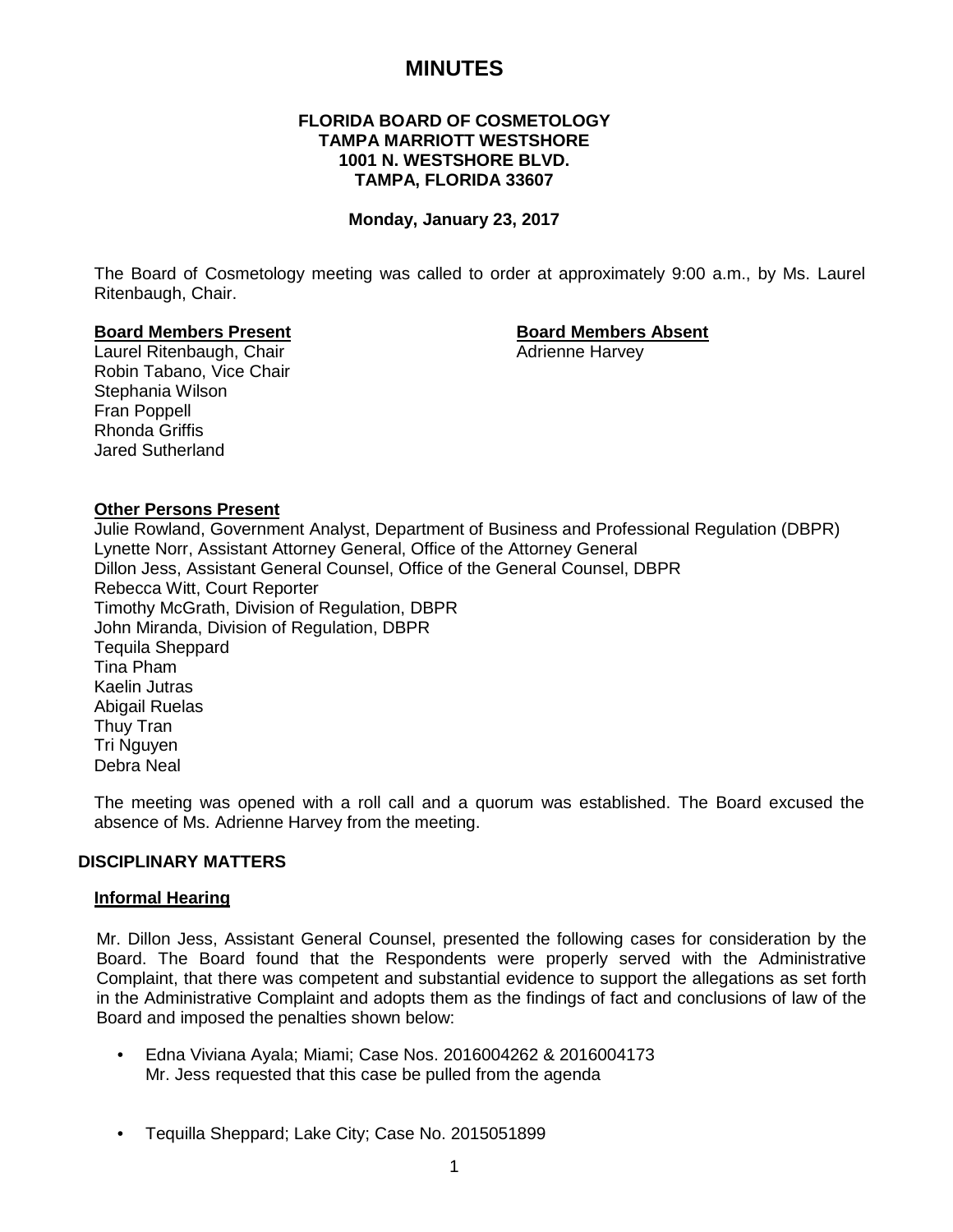\$208.72 costs only

- US Nails and Thuy Tran; Jupiter; Case Nos. 2016020634 & 2016019160 \$750 fine and \$92.54 costs to be paid within six months Revocation of license CE9976722 and FB9716655
- Davi Nails 6978 and Tri Nguyen; Jacksonville; Case Nos. 2016022168 & 2016024211 \$500 fine and \$393.35 costs to be paid within six months

#### **Motion for Waiver of Rights and Final Order**

Mr. Jess presented the following cases for consideration by the Board. The Board found that the Respondents were properly served with the Administrative Complaint, the Respondents failed to respond within 21 days thereby waiving their right to elect a hearing in this matter, that the Board accept the allegations as stated in the Administrative Complaint and adopt them as the findings of fact and conclusions of law of the Board and imposed the penalties shown below:

- Modern Nails; Kissimmee; Case No. 2015052371 \$500 fine and \$140.63 costs to be paid within six months
- Harmony Nail and Spa; Kissimmee; Case No. 2015050701 \$500 fine and \$193.06 costs to be paid within six months
- K Nails; Melbourne; Case No. 2015054707 \$500 fine and \$193.06 costs to be paid within six months
- Iraida Montes; Miami; Case No. 2016018393 \$500 fine and \$185.44 costs to be paid within six months
- Thuy Thanh Dong; Tuscaloosa, AL; Case No. 2016014516 \$162.81 costs only Revocation of license FB9735197
- Patrick Kirby; Miami Gardens; Case No. 2016022224 \$500 fine and \$105.20 costs to be paid within six months
- Polish Nail Bar; Jacksonville; Case No. 2016027992 \$500 fine and \$186.10 costs to be paid within six months
- Big Ben Nails & Spa; Riverview; Case No. 2016000268 \$500 and \$242.36 costs to be paid within six months
- Ana Lorenzo; Cape Coral; Case No. 2016012604 \$500 fine and \$350.01 costs to be paid within six months Revocation of license CL1236963
- Anh Thi Tran; Orlando; Case No. 2016002717 \$500 fine and \$287.17 costs to be paid within six months Revocation of license FB9752138
- Brandon Bailey; Orlando; Case No. 2016018273 \$500 fine and \$133.42 costs to be paid within six months
- Salon Lush and Melissa Cianteo; Jacksonville; Case Nos. 2016027375 & 2016029436 \$500 fine and \$246.73 costs to be paid within six months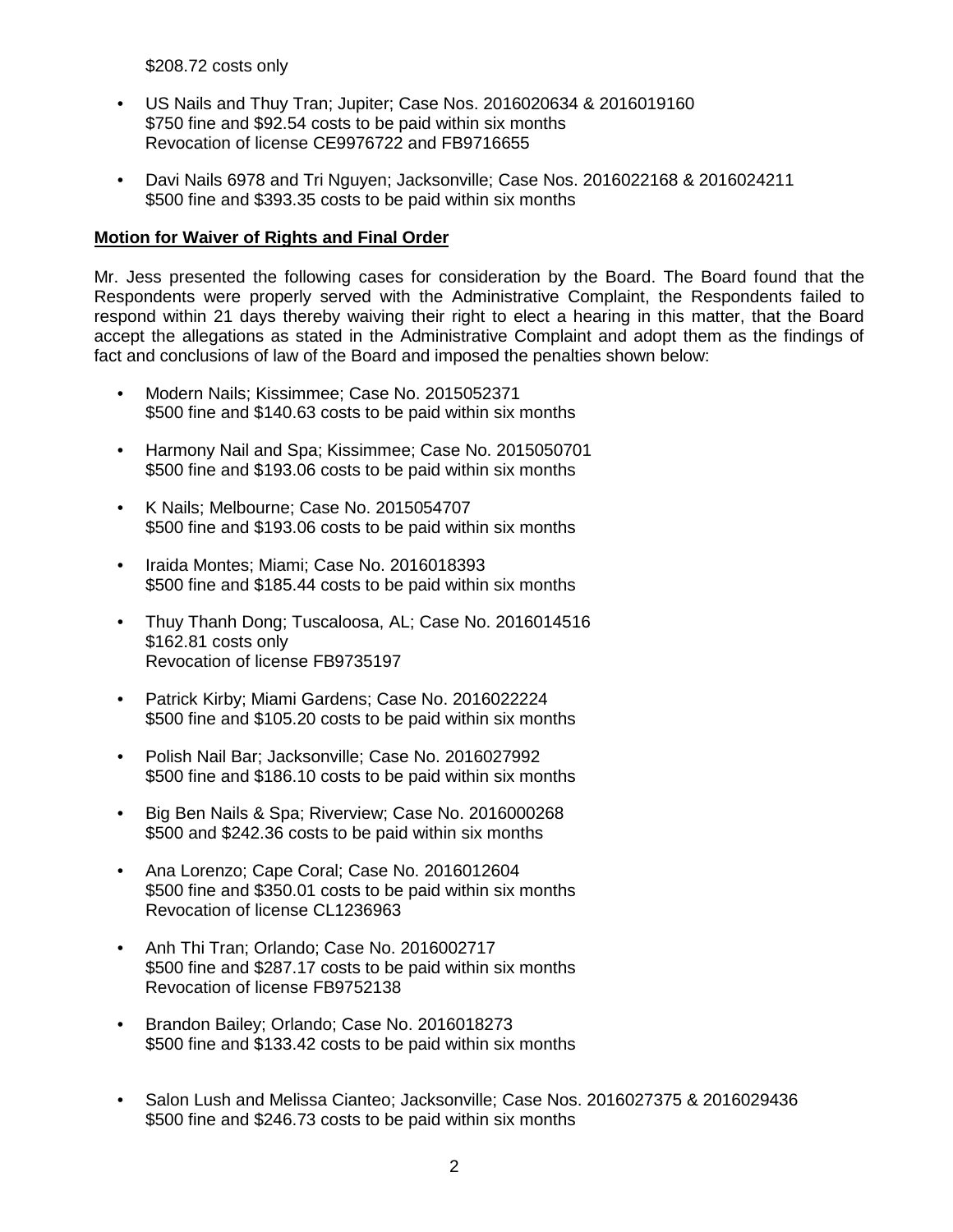- Michael Peters; Clermont; Case No. 2016023618 \$500 fine and \$177.90 costs to be paid within six months Revocation of license CL1197745
- Manhattan Nails; Tampa; Case No. 2016025348 \$500 fine and \$189.02 costs to be paid within six months
- Venus Nails and Spa; St. Augustine; Case No. 2016033131 \$500 fine and \$98.93 costs to be paid within six months
- McKayla Nails & Spa; Lady Lake; Case No. 2016017076 \$500 fine and \$433.04 costs to be paid within six months
- Mely Nail Spa; Land O' Lakes; Case No. 2016007449 \$500 fine and \$143.33 costs to be paid within six months
- Diva Nails & Spa; Clearwater; Case No. 2016002619 \$500 fine and \$149.62 costs to be paid within six months
- DC & Y Nail, Dung Diep, and Hung Diep; Port St. Lucie; Case Nos. 2016019656, 2016027470 & 2016027483 \$500 fine and \$495.99 costs to be paid within six months
- Donna Palemire; North Palm Beach; Case No. 2016036297 \$500 fine and \$158.99 costs to be paid within six months
- Nails and Spa; St. Augustine; Case No. 2016039541 \$500 fine and \$100.03 costs to be paid within six months
- Heaven Salon and Mabel Perez; West Palm Beach; Case Nos. 2016021571 & 2016021574 \$800 fine and \$325.22 costs to be paid within six months
- Happy Nails & Feet; Fleming Island; Case No. 2016032813 \$500 fine and \$87.85 costs to be paid within six months

## **Settlement Stipulation**

Mr. Jess presented the following cases for consideration by the Board. The Board moved to adopt the Stipulation of the parties as the Board's final action in this matter and incorporate it and all of its terms into a final order and imposed the penalties shown below:

- Supercuts #90250; Minneapolis, MN; Case No. 2016003017 \$300 fine and \$170.78 costs to be paid within 30 days
- Glam Nails; Lauderhill; Case No. 2016029421 \$1,000 fine and \$46.10 costs to be paid within six months
- Annabella's Nails; Jacksonville; Case No. 2016032067 \$500 fine and \$131.51 costs to be paid within six months
- Top Nails; Marianna; Case No. 2016018229 \$500 fine and \$67.03 costs to be paid within six months
- Luxury Nails & Spa; Orange Park; Case No. 2016033540 \$500 fine and \$87.85 costs to be paid within six months
- Serenity Nails Spa; Riverview; Case No. 2016013299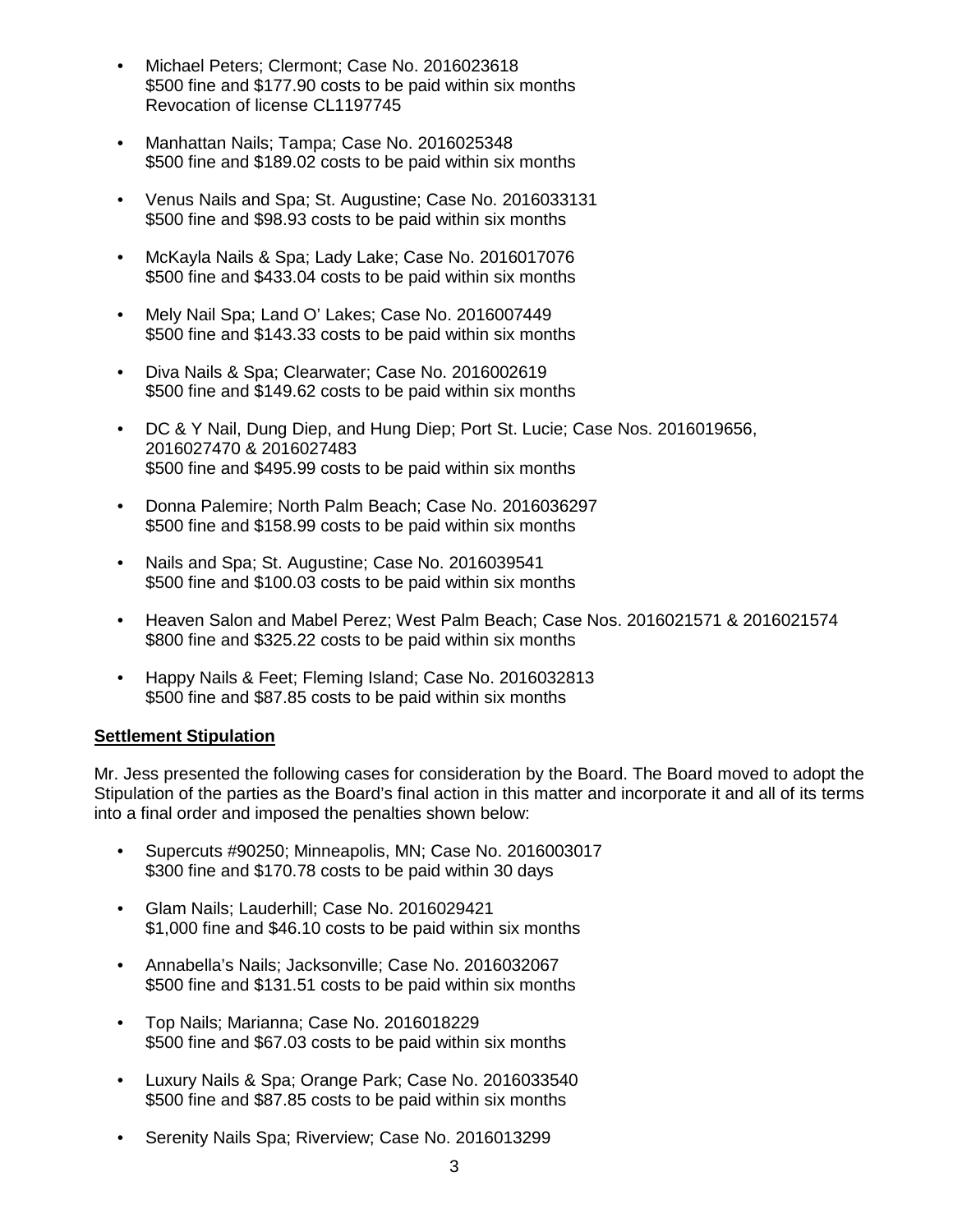\$500 fine and \$110.04 costs to be paid within six months

- Happy Nails; St. Augustine; Case No. 2016031976 \$500 fine and \$115.22 costs to be paid within six months
- A1 Nails and Phuoc Than; Jupiter; Case Nos. 2016022959 & 2016027491 \$500 fine and \$321.23 costs to be paid within six months
- Nails Lamour; Davie; Case No. 2016032062 \$500 fine and \$198.26 costs to be paid within six months
- Seang K NY; Jacksonville; Case No. 2016034357 \$500 fine and \$123.37 costs to be paid within six months

## **Voluntary Relinquishment**

• Phuong Nam Luu; Orlando; Case No. 2015044725 Voluntary relinquishment of license FS893468

## **Department Attorney Report**

Mr. Jess informed the Board that as of January 11, 2017, there were 141 open cosmetology cases in the legal section.

## **APPLICATIONS**

#### **Hair Braiding Courses**

#### Building Braider's Academy – Classroom

After review, Chair Ritenbaugh moved to deny the course based on the course content being outside the scope of practice of a hair braiding registration, grammatical errors, outdated references, incorrect references, and incorrect disinfection procedures. Ms. Rhonda Griffis seconded the motion and the motion passed unanimously.

#### School District of Hillsborough County – Classroom

Ms. Andrea Beverly was present and was sworn in by Ms. Rebecca Witt, Court Reporter. Chair Ritenbaugh recused herself from voting on this matter. After review, Ms. Griffis moved to approve the course with the following contingency: strike reference to "HIV jumping from apes to humans" in the course materials. The correction must be submitted to the Executive Director within 30 days of the date of the order for approval. Ms. Stephania Wilson seconded the motion and the motion passed unanimously.

#### Tampa Bay Braiding Academy – Classroom

After review, Ms. Griffis moved to deny the course based on the course content being outside the scope of practice of a hair braiding registration, incorrect references, and outdated references. Mr. Jared Sutherland seconded the motion and the motion passed unanimously.

#### Beyond Institute and Career Center – Classroom

After review, Chair Ritenbaugh moved to deny the course based on the course content being outside the scope of practice of a hair braiding registration, outdated references, and incorrect disinfection procedures. Vice Chair Robin Tabano seconded the motion and the motion passed unanimously. Marsh Cosmetology Educational Services – Classroom

After review, Vice Chair Tabano moved to deny the course based on the course content being outside the scope of practice of a hair braiding registration, incorrect references, outdated references, and grammatical errors. Ms. Griffis seconded the motion and the motion passed unanimously.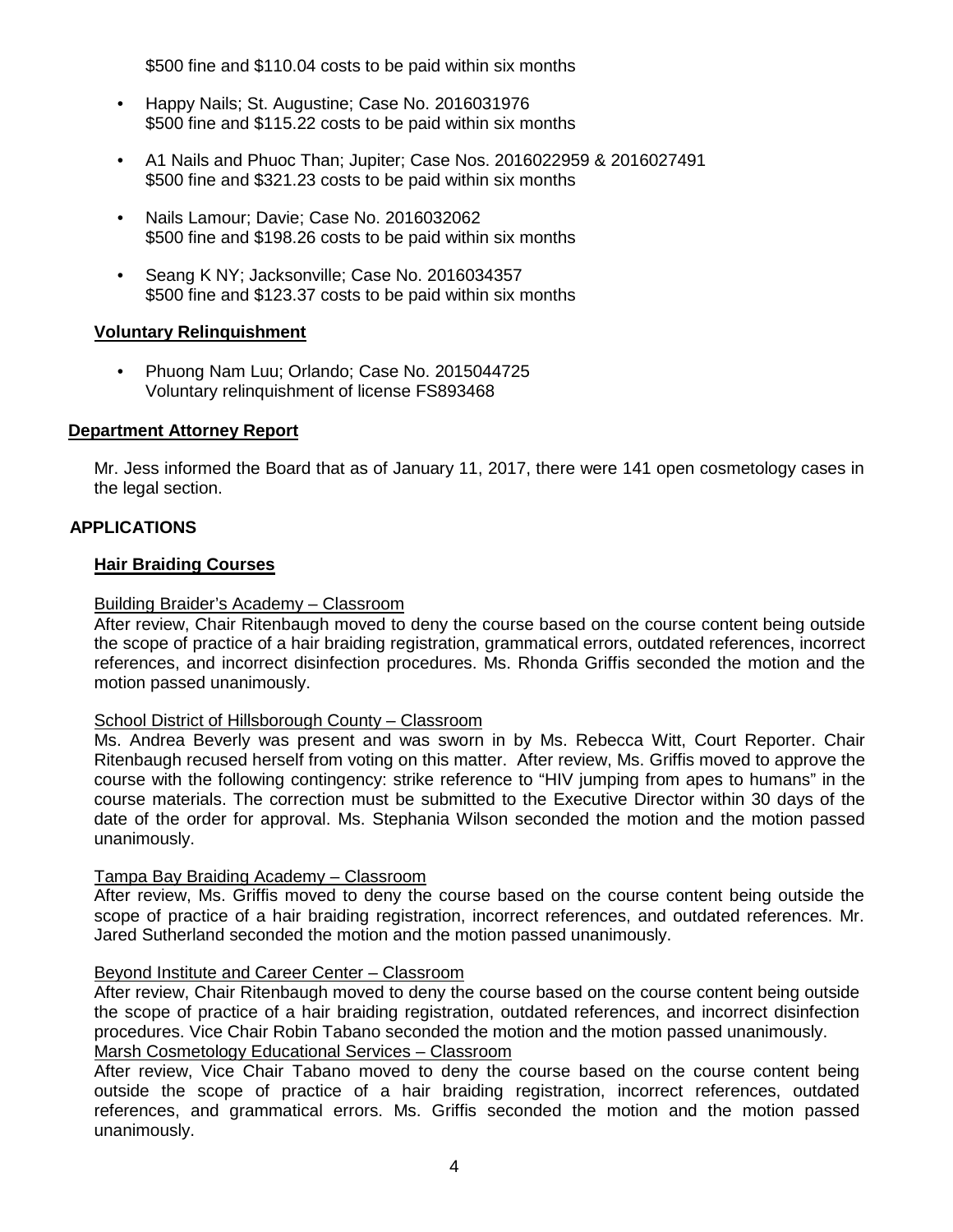#### Styles By Lika – Classroom

After review, Chair Ritenbaugh moved to deny the course based on the course content being outside the scope of practice of a hair braiding registration, incorrect references, outdated references, and incorrect disinfection procedures. Vice Chair Tabano seconded the motion and the motion passed unanimously.

#### Infinite Beauty and Beyond – Classroom

After review, Chair Ritenbaugh moved to deny the course based on the course being outside the scope of practice of a hair braiding registration, incorrect references, and outdated references. Vice Chair Tabano seconded the motion and the motion passed unanimously.

#### **Hair Wrapping Courses**

#### Beyond Institute and Career Center – Classroom

After review, Chair Ritenbaugh moved to deny the course based on the course content being outside the scope of practice of a hair wrapping registration, outdated references, and incorrect disinfection procedures. Vice Chair Tabano seconded the motion and the motion passed unanimously.

#### Styles By Lika – Classroom

After review, Vice Chair Tabano moved to deny the course based on the course content being outside the scope of practice of a hair wrapping registration, incorrect references, outdated references, and incorrect disinfection procedures. Mr. Sutherland seconded the motion and the motion passed unanimously.

#### Ga La Car Beauty & Styles Workshops – Classroom

After review, Chair Ritenbaugh moved to deny the course based on the course content being outside the scope of practice of a hair wrapping registration, incorrect references, outdated references, and incorrect disinfection procedures. Vice Chair Tabano seconded the motion and the motion passed unanimously.

#### **Body Wrapping Courses**

#### Latin Beauty Academy – Classroom

After review, Ms. Griffis moved to deny the course based on the course content being outside the scope of practice of a body wrapping registration, incorrect references, and outdated references. Mr. Sutherland seconded the motion and the motion passed unanimously.

#### Beyond Institute and Career Center – Classroom

After review, Vice Chair Tabano moved to deny the course based on the course content being outside the scope of practice of a body wrapping registration, outdated references, and incorrect disinfection procedures. Mr. Sutherland seconded the motion and the motion passed unanimously.

#### **Continuing Education Courses**

#### Monique Cosmetique – Facial Refresher 4 Hour Classroom

After review, Vice Chair Tabano moved to approve the course. Mr. Sutherland seconded the motion and the motion passed unanimously.

#### Monique Cosmetique – Airbrush Makeup Techniques 4 Hour Classroom

After review, Vice Chair Tabano moved to approve the course. Mr. Sutherland seconded the motion and the motion passed unanimously.

#### Monique Cosmetique – CE for the Esthetician, Cosmetologist & Nail Tech 16 Hour Classroom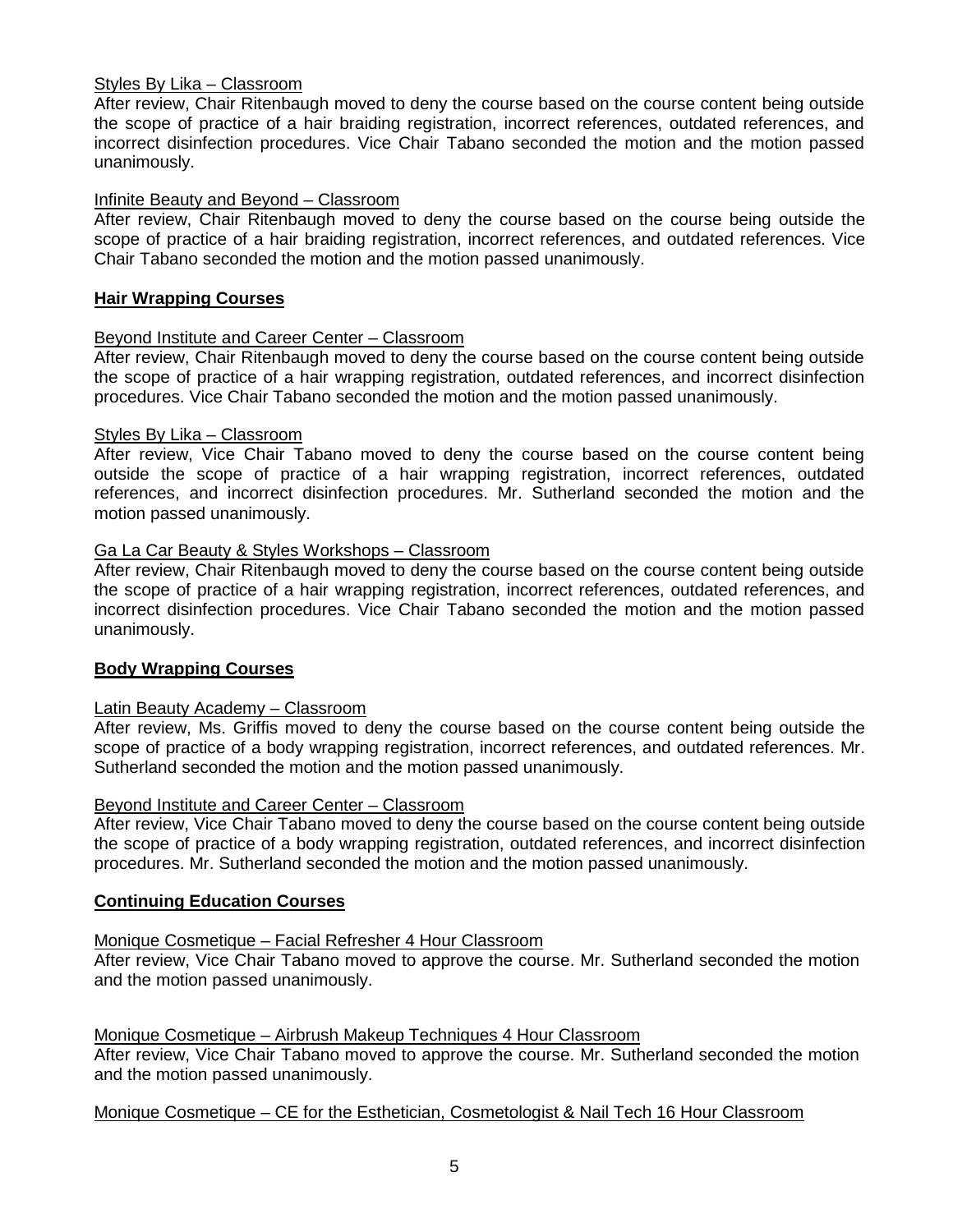After review, Vice Chair Tabano moved to approve the course with the following contingency: strike reference to "MSDS" and replace with "SDS" in the course materials. The correction must be submitted to the Executive Director within 30 days of the date of the order for approval. Mr. Sutherland seconded the motion and the motion passed unanimously.

#### Monique Cosmetique – CE for the Beauty Professional 16 Hour Classroom

After review, Vice Chair Tabano moved to approve the course with the following contingency: strike reference to "MSDS" and replace with "SDS" in the course materials. The correction must be submitted to the Executive Director within 30 days of the date of the order for approval. Mr. Sutherland seconded the motion and the motion passed unanimously.

#### Monique Cosmetique – Sugaring 4 Hour Classroom

After review, Vice Chair Tabano moved to approve the course with the following contingency: strike "advize" and replace with "advise" in the course materials. The correction must be submitted to the Executive Director within 30 days of the date of the order for approval. Mr. Sutherland seconded the motion and the motion passed unanimously.

#### Monique Cosmetique – Threading Techniques 4 Hour Classroom

After review, Vice Chair Tabano moved to approve the course. Mr. Sutherland seconded the motion and the motion passed unanimously.

#### Monique Cosmetique – Bikini & Brazilian Waxing Techniques 4 Hour Classroom

After review, Vice Chair Tabano moved to approve the course. Mr. Sutherland seconded the motion and the motion passed unanimously.

#### Monique Cosmetique – Makeup Application Module I 4 Hour Classroom

After review, Ms. Griffis moved to approve the course with the following contingency: complete the sentence "Apply loose powder with a powder" in the course materials. The correction must be submitted to the Executive Director within 30 days of the date of the order for approval. Vice Chair Tabano seconded the motion and the motion passed unanimously.

#### Monique Cosmetique – CE for the Esthetician, Cosmetologist & Nail Tech 16 Hour Correspondence

After review, Vice Chair Tabano moved to approve the course with the following contingency: strike reference to "MSDS" and replace with "SDS" in the course materials. The correction must be submitted to the Executive Director within 30 days of the date of the order for approval. Ms. Griffis seconded the motion and the motion passed unanimously.

#### Monique Cosmetique – Lash & Brow Enhancements 4 Hour Classroom

After review, Ms. Griffis moved to approve the course. Mr. Sutherland seconded the motion and the motion passed unanimously.

#### Monique Cosmetique – Designing the Perfect Brow 4 Hour Classroom

After review, Ms. Griffis moved to approve the course. Mr. Sutherland seconded the motion and the motion passed unanimously.

#### Monique Cosmetique – Waxing Refresher 4 Hour Classroom

After review, Vice Chair Tabano moved to approve the course. Mr. Sutherland seconded the motion and the motion passed unanimously.

#### Informed – Florida Cosmetology Update 16 Hour Correspondence

After review, Vice Chair Tabano moved to approve the course with the following contingency: add dates to rules references. The correction must be submitted to the Executive Director within 30 days of the date of the order for approval. Mr. Sutherland seconded the motion and the motion passed unanimously.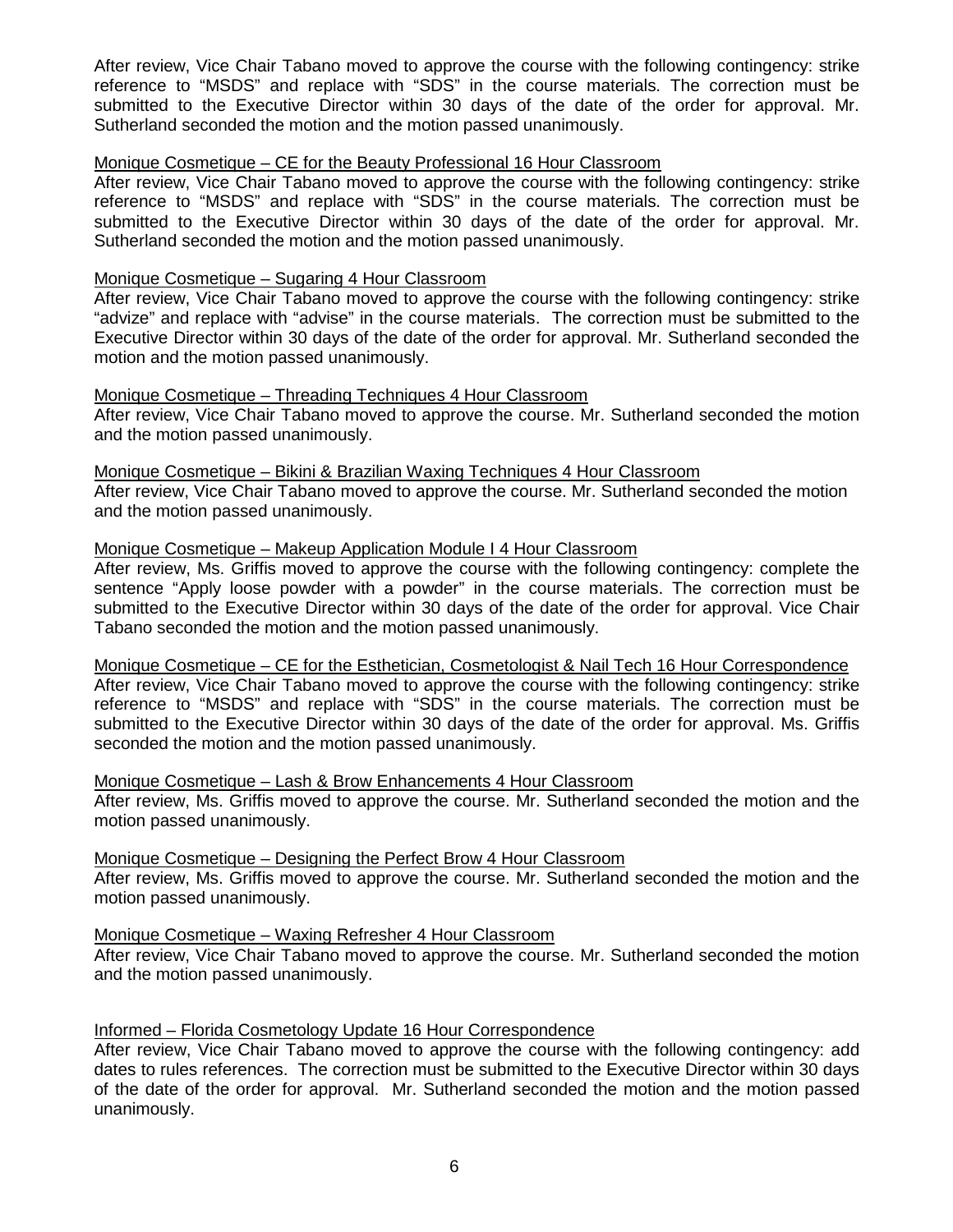#### Elite CME – CE Update for Florida Estheticians/Full Specialists 16 Hour Correspondence

After review, Vice Chair Tabano moved to approve the course. Mr. Sutherland seconded the motion and the motion passed unanimously.

#### Elite CME – CE Update for Florida Nail Technicians 16 Hour Correspondence

After review, Vice Chair Tabano moved to approve the course with the following contingency: update Milady references in the course materials. The correction must be submitted to the Executive Director within 30 days of the date of the order for approval. Ms. Griffis seconded the motion and the motion passed unanimously.

#### Elite CME – CE Update for Florida Cosmetologists 16 Hour Correspondence

After review, Vice Chair Tabano moved to approve the course. Ms. Griffis seconded the motion and the motion passed unanimously.

#### Elite CME – HIV/AIDS Update 2 Hour Correspondence

After review, Vice Chair Tabano moved to approve the course. Ms. Griffis seconded the motion and the motion passed unanimously.

#### Herbal Skin Solutions – CE for Cosmetology Licensure 16 Hour Classroom

Ms. Kaelin Jutras was present for the meeting and was sworn in by the Court Reporter. After review, Ms. Griffis moved to deny the course based on the course being outside the scope of practice of Board of Cosmetology licensees. Ms. Wilson seconded the motion and the motion passed unanimously.

#### Herbal Skin Solutions – Understanding Advanced Cosmetic and Medical Treatments in the Med Spa 16 Hour Classroom

Ms. Jutras was present for the meeting. After review, Vice Chair Tabano moved to deny the course based on the course being outside the scope of practice of Board of Cosmetology licensees. Ms. Griffis seconded the motion and the motion passed unanimously.

## @Home Prep – Florida Cosmetology Continuing Education 16 Hour Internet

After review, Vice Chair Tabano moved to deny the course based on the course being outside the scope of practice of Board of Cosmetology licensees. Mr. Sutherland seconded the motion and the motion passed unanimously.

## **NEW BUSINESS**

## Petition for Declaratory Statement – David Bremer

After discussion, the Board denied the request as submitted. The petition did not comply with the requirements for a Declaratory Statement.

## **OTHER BUSINESS**

#### **Board Attorney Report**

Rule 61G5-20.008, Florida Administrative Code – Employment of Applicants for Licensure as a Cosmetologist Prior to Licensure; Employment of Applicants for Registration as a Specialist Prior to **Registration** 

The Board approved the following language and they agreed that there would be no negative impact on small business nor would there likely be any increase in regulatory costs in excess of \$200,000 in the aggregate within one year after implementation.

(1) Holders of a cosmetology salon license who wish to permit an applicant for licensure as a cosmetologist by examination to perform cosmetology services in their salon-pursuant to Rule 61G5-18.0055, F.A.C., shall:

(a) Prior to permitting an applicant to perform cosmetology services in their salon, obtain from the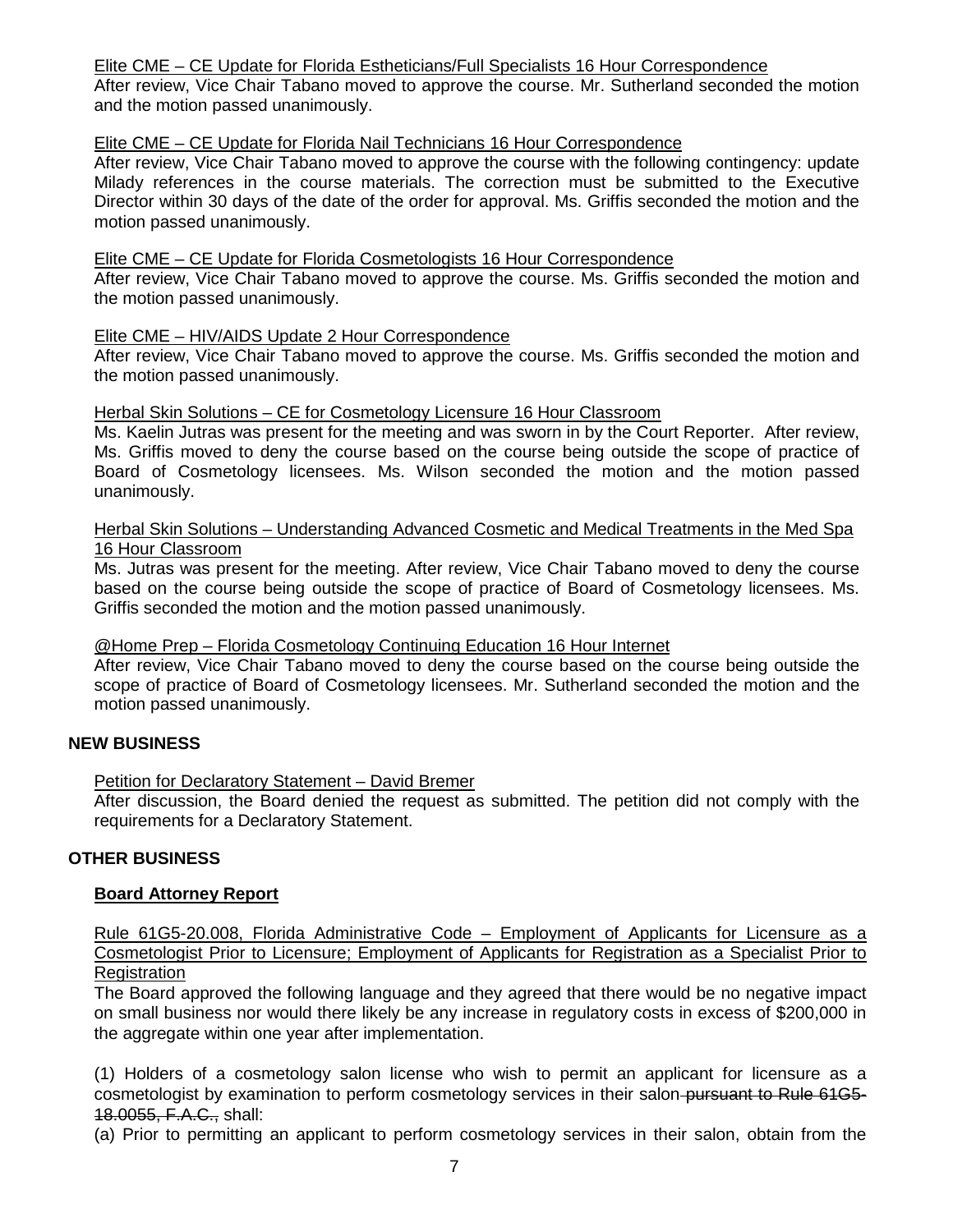applicant proof that they have passed all parts of the examination for licensure as a cosmetologist within the two years as provided by Rule 61G5-18.004, F.A.C. a copy of the completed application for licensure by examination submitted to the Department by the applicant, and a copy of the notification by the Department to the applicant that he or she has been scheduled to take the licensure examination. The cosmetology salon license holder shall not permit an applicant to practice cosmetology or perform cosmetology services in the salon until after the date of the licensure examination as indicated on the notification from the Department.

(b) Upon learning or in any way becoming aware that an applicant who is performing cosmetology services in their salon pursuant to Rule 61G5-18.0055, F.A.C., has either failed to take the first licensure examination as scheduled by the Department, or has failed to achieve a passing grade on the first licensure examination taken by the applicant, immediately cease to permit the applicant to further perform cosmetology services until the applicant provides to the cosmetology salon license holder a copy of the completed application for reexamination submitted to the Department by the applicant for the next available licensure examination immediately following the licensure examination which the applicant failed to take or pass.

(c) Upon learning or in any way becoming aware that an applicant who is performing cosmetology services in their salon pursuant to Rule 61G5-18.0055, F.A.C., has either failed to take the next available licensure examination immediately following the licensure examination which the applicant failed to pass, immediately cease to permit the applicant to further perform cosmetology services until the applicant provides to the cosmetology salon license holder proof of having been issued a cosmetology license by the Department.

(d) Ensure that all cosmetology services performed by the applicant in the salon are performed in accordance with the conditions as set forth in Rule 61G5-18.0055, F.A.C.

 $(b)(e)$  Display in a conspicuous place at the cosmetology salon location in which the applicant performs cosmetology services under Rule 61G5-18.0055 a copy of the cosmetology examination passing certificate(s). completed application for licensure by examination submitted to the Department by the applicant, and a copy of the completed application for reexamination submitted to the Department by the applicant if such reexamination is required under Rule 61G5-18.0055, F.A.C.

(2) Holders of a cosmetology or specialty salon license who wish to permit an applicant for registration as a specialist to perform specialty services in their salon pursuant to Rule 61G5-29.004, F.A.C., or who wish to permit applicants for registration as a hair braider,  $\theta$ -hair wrapper, or body wrapper to perform hair braiding, or hair wrapping, or body wrapping services in their salon pursuant to Rule 61G5-31.006, shall:

(a) prior to permitting an applicant to perform any specialty services or hair braiding, or hair wrapping, or body wrapping services in their salon, obtain from the applicant a copy of the completed application for registration that includes proof of successful completion of the education requirements and payment of the applicable fees submitted to the Department by the applicant;

(b) upon learning or in any way becoming aware that an applicant who is performing specialty services in their salon pursuant to Rule 61G5-29.004, F.A.C., or performing hair braiding, or hair wrapping, or body wrapping services in their salon pursuant to Rule 61G5-31.006, F.A.C., has been notified that his or her application is incomplete, or has been determined by the Board to be not qualified for registration as a specialist, shall immediately cease to permit the applicant to further perform specialty services;

(c) ensure that all specialty services performed by the applicant in the salon are performed in accordance with the conditions as set forth in Rule 61G5-29.004, F.A.C., and all other applicable laws and Rules of the Board;

(d) ensure that all hair braiding and hair wrapping services performed by the applicant in the salon are performed in accordance with all applicable laws and Rules of the Board;

 $(c)$ (e) display in a conspicuous place at the cosmetology or specialty salon location in which the applicant performs specialty services pursuant to Rule 61G5-29.004, F.A.C., or hair braiding, or hair wrapping, or body wrapping services pursuant to Rule 61G5-31.006, a copy of the completed application for registration as a specialist or application for registration as a hair braider, or hair wrapper, or body wrapper submitted to the Department by the applicant. RulemakingSpecific Authority 477.016, 477.019(4), 477.0201(6), 477.025(2) FS. Law Implemented 477.019(4), 477.0201(6) 477.025(2) FS. History–New 10-18-87,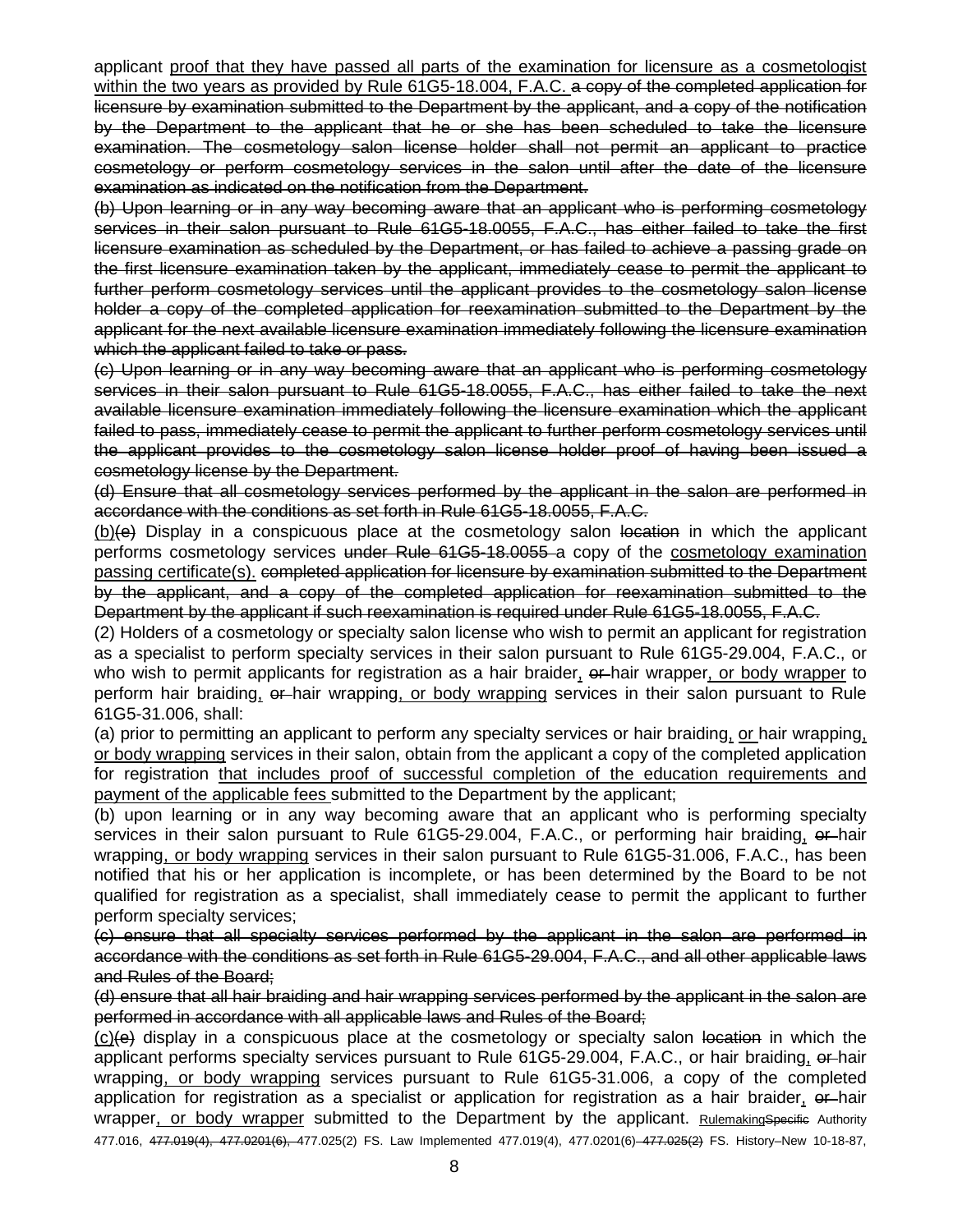#### **Executive Director Report**

#### Financial Report for Period Ending September 2016

Ms. Julie Rowland, Government Analyst, reported that the balance in the Board's operating account as of September 30, 2016, was over \$7 million, and the balance in their unlicensed activity account was over \$3.2 million for the same period.

#### **Correspondence**

Complaints and Investigative Statistics – July 2016 – November 2016 Ms. Rowland informed the Board that the Complaints and Investigative Statistics Report was included in the agenda for informational purposes.

Cosmetology Examination Summary – January 2016 – November 2016

Ms. Rowland informed the Board that the Cosmetology Examination Summary was included in the agenda for informational purposes.

#### **Dates and Locations of Future Meetings**

April 24-25, 2017 – Fernandina Beach July 17-18, 2017 – Celebration October 16-17, 2017 – Hutchison Island January 22-23, 2018 – Destin

#### **ADJOURNMENT**

There being no further business, the meeting was adjourned at approximately 1:30 p.m.

#### **Tuesday, January 24, 2017**

The Board of Cosmetology meeting was called to order at approximately 9:00 a.m., by Chair Ritenbaugh.

# **Board Members Present**<br> **Board Members Absent**<br> **Board Members Absent**<br> **Adrienne Harvey**

Laurel Ritenbaugh, Chair Robin Tabano, Vice Chair Fran Poppell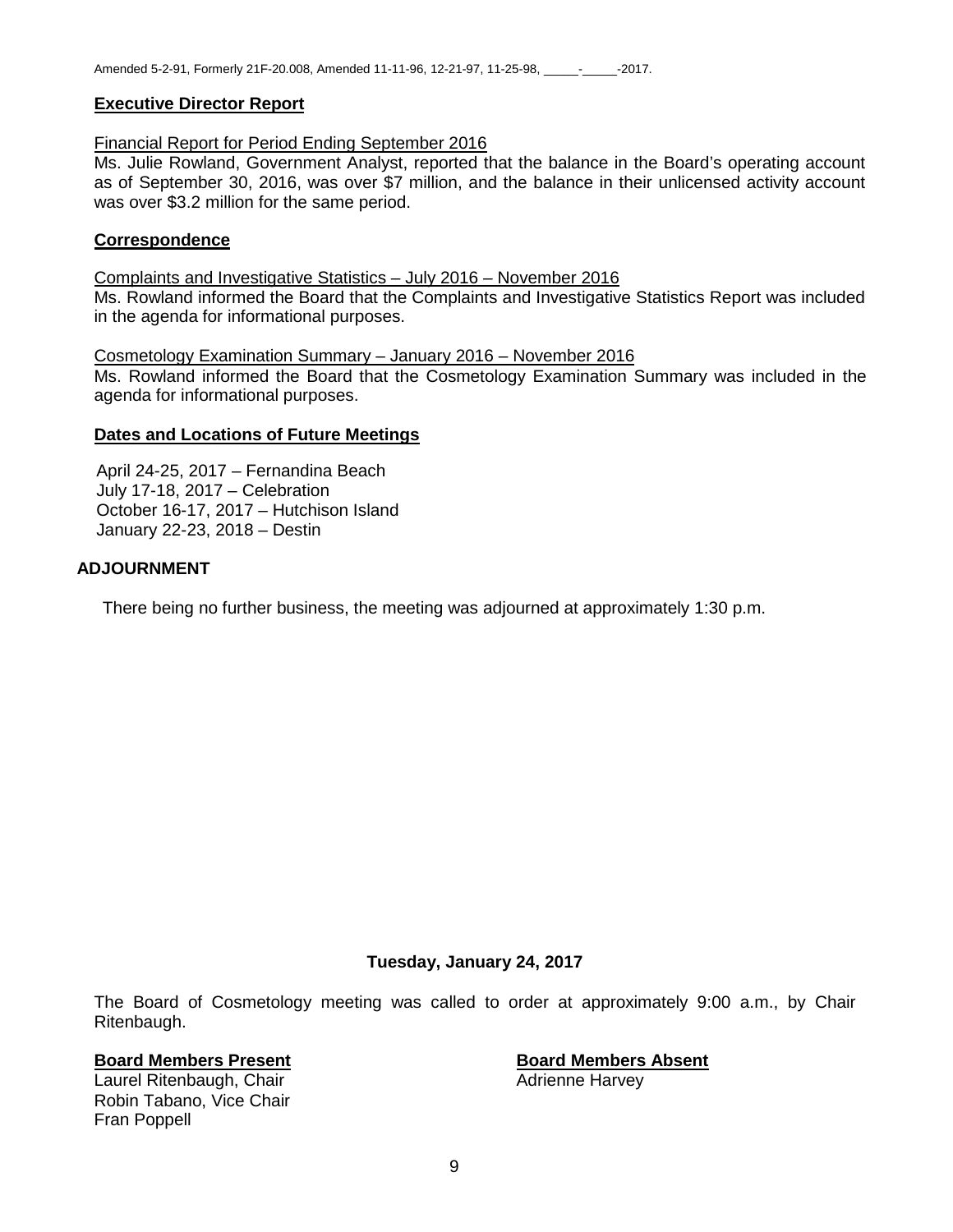Rhonda Griffis Stephania Wilson Jared Sutherland

#### **Other Persons Present**

Julie Rowland, Government Analyst, Department of Business and Professional Regulation (DBPR) Lynette Norr, Assistant Attorney General, Office of the Attorney General Dillon Jess, Assistant General Counsel, Office of the General Counsel, DBPR Rebecca Witt, Court Reporter Phillip Campbell Ashley Schrader James Wood Michelle Tonking

The meeting was opened with a roll call and a quorum was established. The Board excused the absence of Ms. Adrienne Harvey from the meeting.

#### **APPROVAL OF MINUTES**

The Board approved the minutes from the October 4-5, 2016, Board meeting.

#### **APPLICATIONS**

#### **Licensure Applications**

#### **Informal Hearing**

#### James Wood

Mr. Wood was present for the meeting and was sworn in by the Court Reporter. Ms. Rowland informed the Board that the application was denied at the July 19, 2016, Board meeting, based on the noted criminal history. After review, Ms. Fran Poppell moved to uphold the denial based on the noted criminal history. Ms. Griffis seconded the motion and the motion passed unanimously.

#### Michelle Tonking / United Kingdom

Ms. Tonking was present for the meeting and was sworn in by the Court Reporter. Ms. Rowland informed the Board that the application was denied at the June 14, 2016, Board meeting, because the application failed to demonstrate that she met the requirements of Section 477.119(2), Florida Statutes, and Rule 61G5-18.001, Florida Administrative Code. After review, Chair Ritenbaugh moved to approve the application. Ms. Poppell seconded the motion and the motion passed unanimously.

#### **Initial Review**

#### Ashley Schrader / Georgia

Ms. Shrader was present for the meeting and was sworn in by the Court Reporter. After review, Ms. Griffis moved to approve the application. Vice Chair Tabano seconded the motion and the motion passed unanimously.

#### Juan Maldonado / Puerto Rico

Mr. Maldonado was not present for the meeting. After review, Vice Chair Tabano moved to deny the application based on unverifiable documentation. Mr. Sutherland seconded the motion and the motion passed unanimously.

#### Phillip Campbell

Mr. Campbell was present for the meeting and was sworn in by the Court Reporter. After review, Vice Chair Tabano moved to approve the application. Mr. Sutherland seconded the motion and the motion passed unanimously.